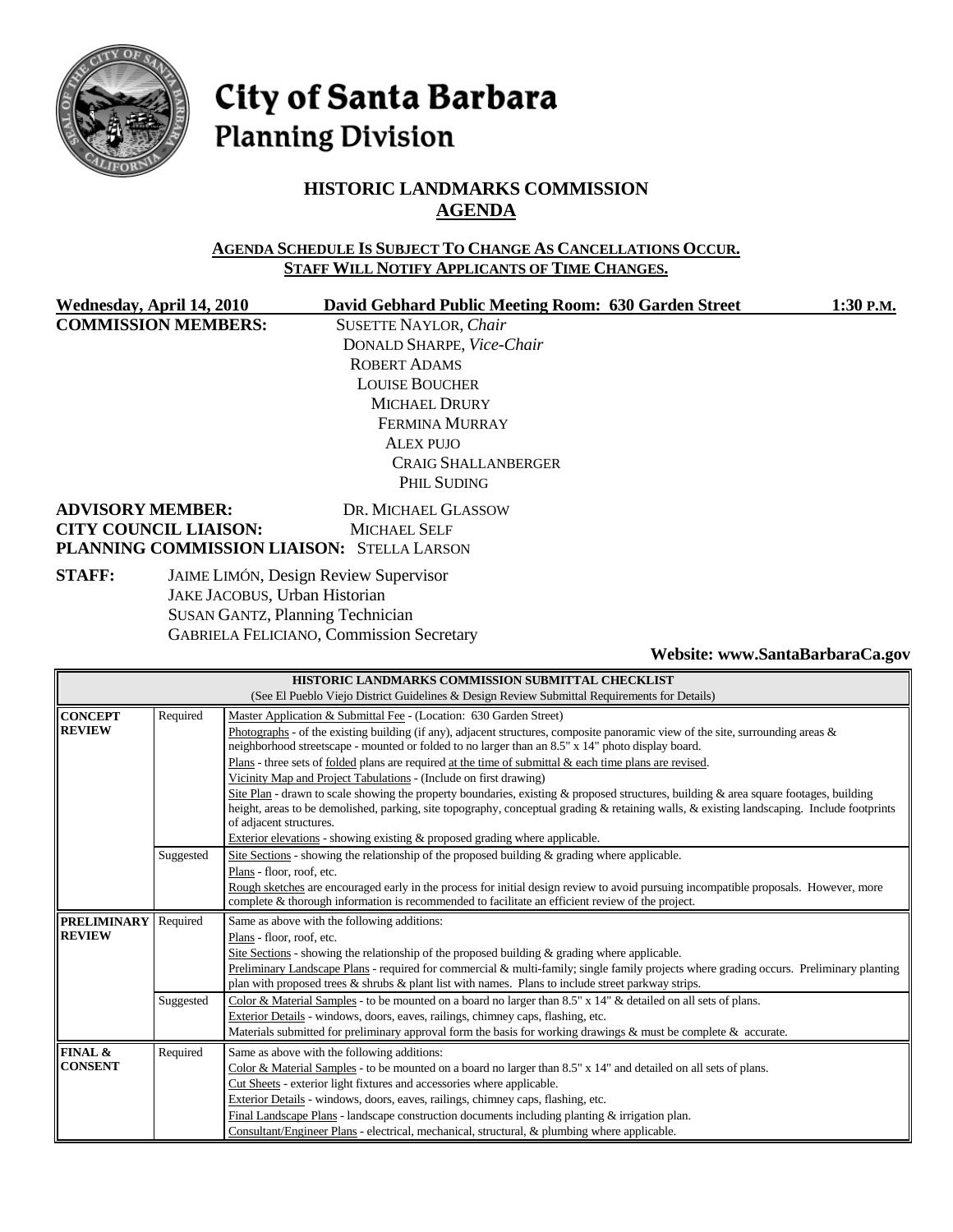### **PLEASE BE ADVISED**

The approximate time the project will be reviewed is listed to the left of each item. It is suggested that applicants **arrive 15 minutes early**. The agenda schedule is subject to change as cancellations occur. Staff will notify applicants of time changes.

The applicant's presence is required. If an applicant is not present, the item will be postponed indefinitely. If an applicant cancels or postpones an item without providing advance notice, the item will be postponed indefinitely and will not be placed on the following Historic Landmarks Commission (HLC) agenda. In order to reschedule the item for review, a rescheduling fee will be paid and the applicant must fill out and file a Supplemental Application Form at 630 Garden Street (Community Development Department) in addition to submitting appropriate plans.

All approvals made by the HLC are based on compliance with Municipal Code Chapter 22.22 and with adopted HLC guidelines. Some agenda items have received a mailed notice and are subject to a public hearing.

The Commission may grant an approval for any project scheduled on the agenda if sufficient information has been provided and no other discretionary review is required. Substitution of plans is not allowed, if revised plans differing from the submittal sets are brought to the meeting, motions for preliminary or final approval will be contingent upon staff review for code compliance.

The Commission may refer items to the Consent Calendar for Preliminary and Final Historic Landmarks Commission approval.

Concept review comments are valid for one year. A Preliminary approval is valid for one year from the date of the approval unless a time extension has been granted. A Final approval is valid for two years from the date of final action unless a time extension has been granted or a Building Permit has been issued.

Decisions of the HLC may be appealed to the City Council. For further information on appeals, contact the Planning Division Staff or the City Clerk's office. Appeals must be in writing and must be filed with the City Clerk at City Hall, 735 Anacapa St. within ten (10) calendar days of the meeting at which the Commission took action or rendered its decision.

**AMERICANS WITH DISABILITIES ACT:** In compliance with the Americans with Disabilities Act, if you need special assistance to gain access to, comment at, or participate in this meeting, please contact the Planning Division at 805-564- 5470. If possible, notification at least 48 hours prior to the meeting will enable the City to make reasonable arrangements in most cases.

**AGENDAS, MINUTES and REPORTS:** Copies of all documents relating to agenda items are available for review at 630 Garden St. and agendas and minutes are posted online at www.SantaBarbaraCa.gov/hlc. Materials related to an item on this agenda submitted to the HLC after distribution of the agenda packet are available for public inspection in the Community Development Department located at 630 Garden St., during normal business hours. If you have any questions or wish to review the plans, please contact Susan Gantz, at (805) 564-5470 between the hours of 8:30 a.m. to 4:00 p.m., Monday through Thursday, and every other Friday. Or by email at sgantz@SantaBarbaraCA.gov. Please check our website under City Calendar to verify closure dates.

#### **LICENSING ADVISORY:**

The Business and Professions Code of the State of California and the Municipal Code of the city of Santa Barbara restrict preparation of plans for certain project types to licensed professionals. Applicants are encouraged to consult with Building and Safety Staff or Planning Staff to verify requirements for their specific projects.

Unlicensed persons are limited to the preparation of plans for:

- $\triangleright$  Single or multiple family dwellings not to exceed four (4) units per lot, of wood frame construction, and not more than two stories and basement in height;
- ¾ Non-structural changes to storefronts; and,
- $\blacktriangleright$  Landscaping for single-family dwellings, or projects consisting solely of landscaping of not more than 5,000 square feet.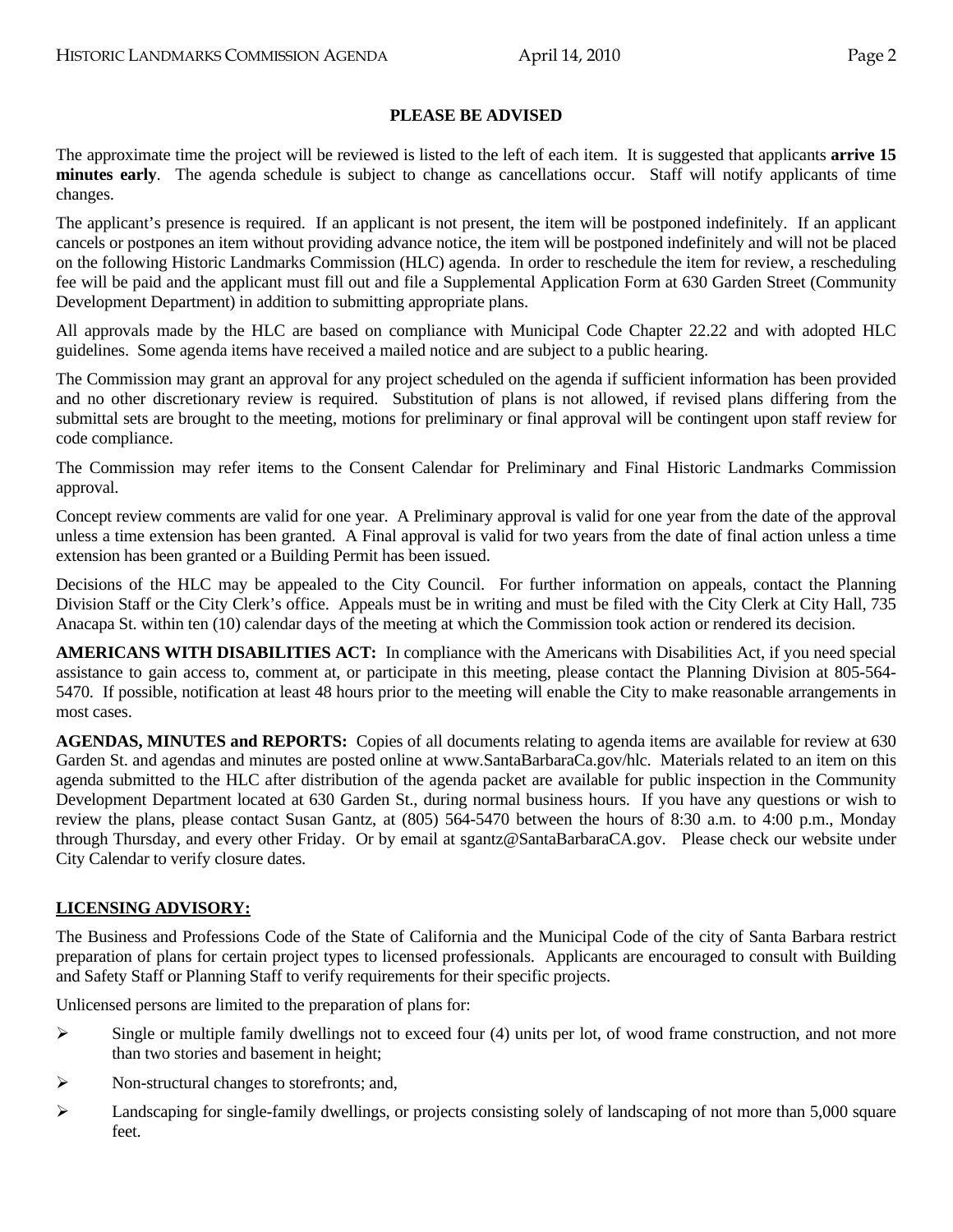## **NOTICE:**

- A. That on Friday, April 9, 2010, at 4:00 p.M., this Agenda was duly posted on the indoor and outdoor bulletin boards at the Community Development Department, 630 Garden Street, and online at www.SantaBarbaraCa.gov/hlc.
- B. This regular meeting of the Historic Landmarks Commission will be broadcast live on TV Channel 18 and rebroadcast in its entirety on Friday at 1:00 P.M. A live broadcast can also be seen via personal computer by going to www.santabarbaraca.gov/Government/Video and then clicking City TV-18 Live Broadcast. An archived video copy of this meeting will be viewable on computers with high speed internet access by going to www.santabarbaraca.gov/hlc and then clicking Online Meetings.

### **GENERAL BUSINESS:**

A. Public Comment:

Any member of the public may address the Historic Landmarks Commission for up to two minutes on any subject within their jurisdiction that is not scheduled for a public discussion before the Board on that day. The total time for this item is ten minutes. (Public comment for items scheduled on today's agenda will be taken at the time the item is heard.)

- B. Approval of the minutes of the Historic Landmarks Commission meeting of March 30, 2010.
- C. Consent Calendar.
- D. Announcements, requests by applicants for continuances and withdrawals, future agenda items, and appeals.
- E. Subcommittee Reports.

#### **DISCUSSION ITEM**

#### 1. **PLAN SANTA BARBARA GENERAL PLAN UPDATE**

**(1:40)** Staff: Bettie Weiss, City Planner (Overview discussion regarding review of draft General Plan documents and Draft Environmental Impact Report.)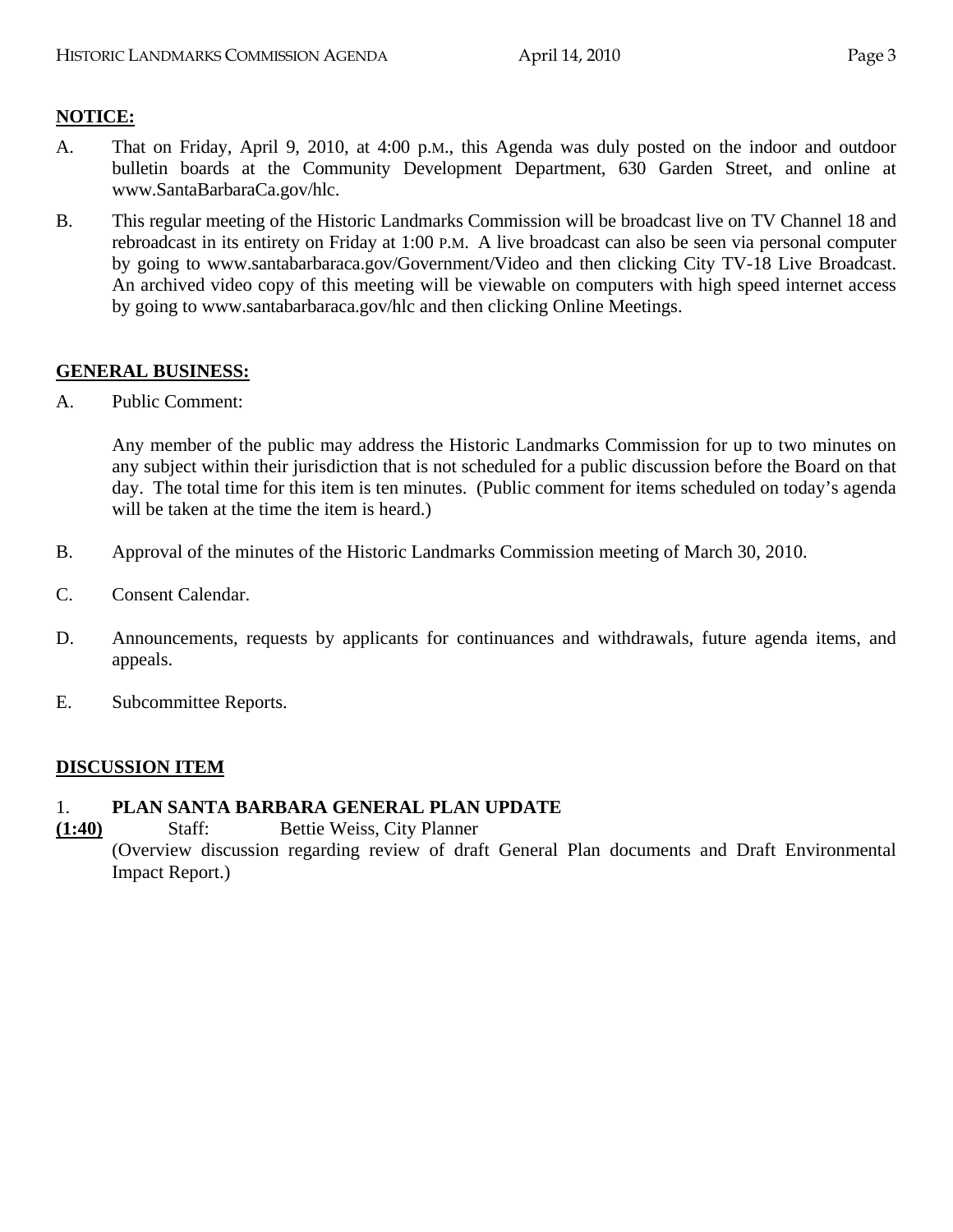# **MISCELLANEOUS ACTION ITEMS**

# 2. **Neighborhood Preservation Ordinance Update Two-Year Review Implementation**

**(2:00)** Staff: Heather Baker, Project Planner (Review proposed changes to Santa Barbara Municipal Code, Single Family Residential Design Guidelines and Single Family Design Board Guidelines to implement the Neighborhood Preservation Ordinance Update Two-Year Review. Ordinance and SDFB Guideline changes are focused on noticing, design review triggers, staff administrative approvals, parking, subdivision projects, green building standards for large residences, and project time extensions and expirations. Design guideline changes are focused on landscaping, parking, covered outdoor areas, Floor to Lot Area Ratio implementation, glass railings, basements, lighting, and fences.)

# **SBMC Project Extension and Expiration Procedures**

Staff: Jaime Limón, Senior Planner

(Proposed sections 22.22.180, 22.68.110, and 22.69.090 clarify how Design Review expirations are handled for projects, in particular for projects with multiple approvals. The proposed project expiration and extension provisions will affect all HLC and SFDB projects, including commercial and multi-family HLC projects.)

# **(The Board is requested to forward recommendations to the City Council.)**

# **PRELIMINARY REVIEW**

# 3. **517 CHAPALA ST** C-2 Zone

| (2:30) | Assessor's Parcel Number: 037-163-007 |                               |  |
|--------|---------------------------------------|-------------------------------|--|
|        | <b>Application Number:</b>            | MST2005-00088                 |  |
|        | Owner:                                | H&R Investments, LP           |  |
|        | Architect:                            | Peikert Group Architects, LLC |  |
|        |                                       |                               |  |

(The proposed project consists of a lot merger and the construction of a mixed-use development with six two-bedroom residential condominium units totaling 9,999 square feet (net) and two commercial condominium spaces totaling 2,872 square feet (net). One of the units would be affordable. A modification to allow the 10% open space on the second floor is requested. Seventeen parking spaces are proposed.)

**(Preliminary Approval of the project is requested. Previous Preliminary Approval expired on March 4, 2010. Project requires compliance with Planning Commission Resolution No. 030-06 and with City Council decision of March 4, 2008.)**